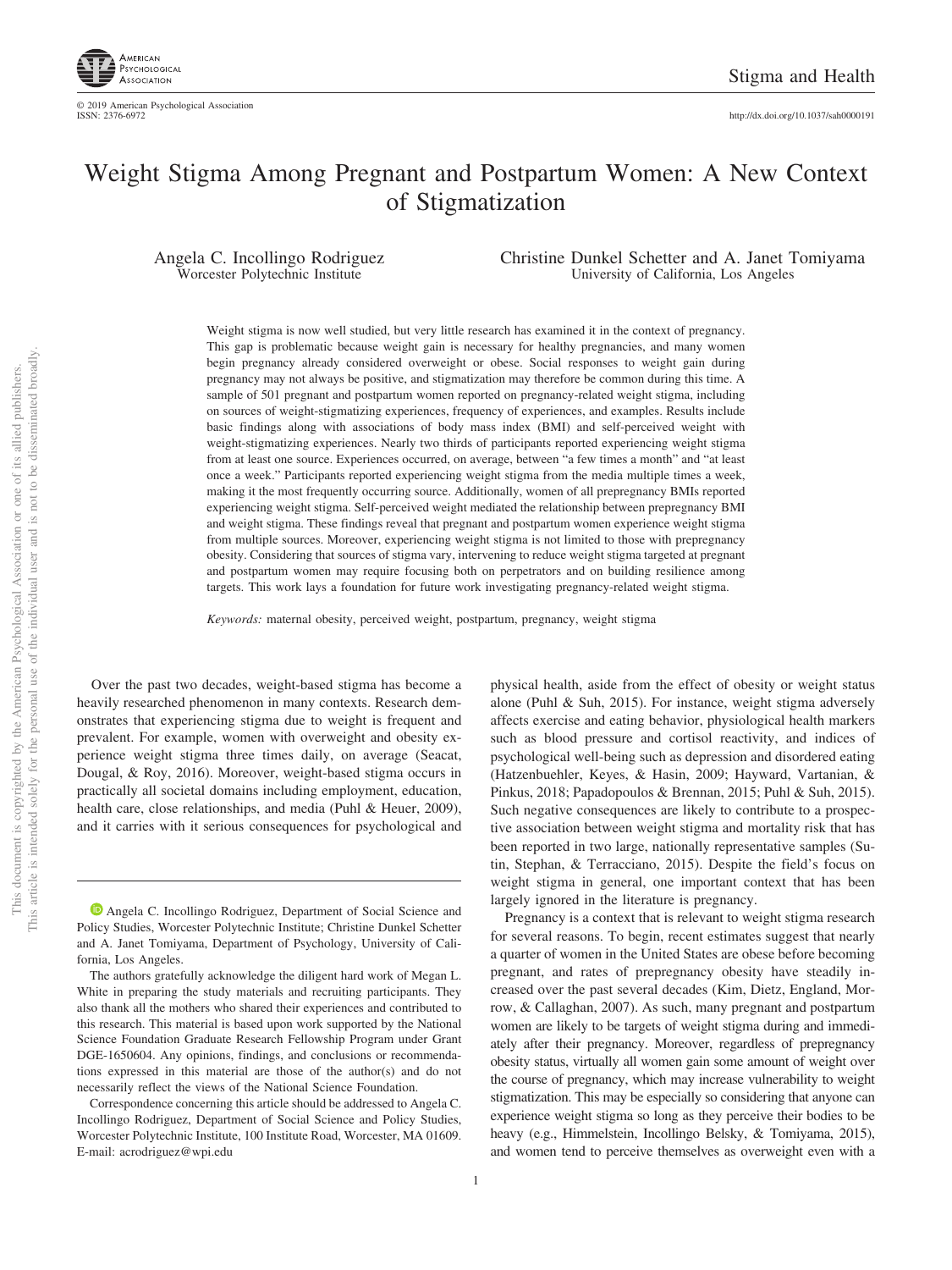body mass index (BMI) in the *normal weight* range (Crawford & Campbell, 1999). Furthermore, understanding weight stigma's effects in the context of pregnancy is necessary as many of the consequences of experiencing weight stigma are especially deleterious for pregnant women. For instance, recent findings suggests that experiencing weight-related discrimination during pregnancy is associated with excess pregnancy weight gain, retention of that weight gain, and postpartum depressive symptomatology (Incollingo Rodriguez, Tomiyama, Guardino, & Dunkel Schetter, 2019).

A limited body of research demonstrates that heavy pregnant women do experience weight stigma, specifically in health care settings. For instance, in one qualitative study, 19 British mothers with prepregnancy obesity reported a high prevalence of feelings of humiliation associated with being obese during pregnancy (Furber & McGowan, 2011). They further reported feeling an increased medicalization of their pregnancy (e.g., being labeled *high-risk*, undergoing extra tests and screenings); distressing and embarrassing ultrasound experiences; and worse interactions with doctors, other health care professionals, and even the general public. Another recent qualitative study of 24 Canadian women with overweight and obesity examined weight-stigmatizing experiences in preconception and prenatal health care. Two papers coming from this study reported that some women actually equated their preconception medical care with eugenics, referencing how it seemed their physicians wanted to prevent them from conceiving [\(Bombak, McPhail, & Ward, 2016;](#page-7-1) McPhail, Bombak, Ward, & Allison, 2016). Furthermore, they were often made to feel vilified, being told they were putting their unborn child at risk for serious developmental conditions because of their weight. Finally, another study examined a sample of 627 pregnant Australian women responding to a survey about their experiences with maternity health care and 248 maternity health care providers reporting on their perceptions of patients of different body sizes. This study found that women with a higher BMI were more likely than those with a lower BMI to report negative experiences with maternity health care over pregnancy and the postpartum period (Mulherin, Miller, Barlow, Diedrichs, & Thompson, 2013). These included not being treated with care, understanding, honesty, or respect. Perhaps of the greatest concern, this study also reported that maternity health care providers held more negative beliefs about their patients with overweight and obesity.

Although this preliminary evidence suggests that weight stigma is present in prenatal health care, there is no evidence, as yet, of pregnancy-related weight stigma from other sources such as family and close others, faith community members, strangers, or media sources. In fact, even basic data are lacking on the frequency of weight stigma experiences in pregnancy and postpartum. There are also important individual differences that may exist based on a woman's weight or how she perceives her weight. Heavier women generally experience more weight stigma than thinner women (Seacat et al., 2016), and thus we would expect that women of various prepregnancy BMIs experience weight stigma differently. As mentioned above, research also shows that women of all weights, even those not objectively overweight or obese by BMI standards, can experience weight stigma provided they perceive themselves as heavy (Himmelstein et al., 2015). Therefore, a woman's self-perceived weight could also influence her experiences of weight stigma during pregnancy and postpartum. This study employed a survey research design with the goal of collecting empirical data on the phenomenon of weight stigma experienced by pregnant and postpartum women. This relatively novel area of study was justified by the abovementioned small body of work pointing to a possibility that weight stigma may also be prevalent in this population.

## **Method**

## **Participants**

Recruitment targeted women who were at least 13 weeks pregnant or in their second or third trimester of pregnancy, or within the first year after birth. Potential participants in their first trimester were excluded as most women do not gain weight during this time. Other exclusion criteria included the following: less than 18 years of age, residence outside the United States, and being or having been pregnant with multiples (e.g., twins). The final sample consisted of 501 women (28.5%,  $n = 143$  pregnant; 71.5%,  $n =$ 358 postpartum) from 48 states around the United States. California was the most represented state, with 16.8% of the sample residing there. See Table 1 for characteristics of the overall sample and by pregnant or postpartum status.

## **Procedure**

The university's Institutional Review Board approved all procedures. Participants were recruited via flyers that were posted and/or distributed in health care offices, cafés, childcare centers, and baby retail locations in the wider Los Angeles, California, United States area. The drive to be thin is a well-established and widely recognized norm in the social context of Southern California (Greenhalgh, 2012), which made this locale appropriate for concentrating in-person recruitment efforts. To broaden the reach of the study, participants were also recruited online via advertisements shared on Internet forums for pregnant women and new mothers, such as groups on Facebook, Yahoo!, and Instagram. Online advertisements described the study as investigating "your experiences while being pregnant or since having your baby." Participation was incentivized with entry into a raffle for five prizes of \$100. Participants were given a link to complete the survey online, and all participation was anonymous. They had the option of providing their e-mail addresses strictly for the purposes of entry into the raffle, and all data were stripped of this information prior to analyses.

### **Measures**

Measures for this study were selected to obtain a range of experiences of weight stigma and potential correlates of these experiences. To do so, we chose measures from the weight stigma and pregnancy/postpartum literatures, consulted experts, and designed new measures specifically for this study.

**Sources and frequency of weight-stigmatizing experiences.** To measure sources of weight stigma, participants read the following prompt: "Since becoming pregnant, have you ever been treated differently because of your weight or has something or someone made you feel bad or uncomfortable because of your weight? Please indicate who or what the source of this experience was. Select all that apply." The present study adapted and ex-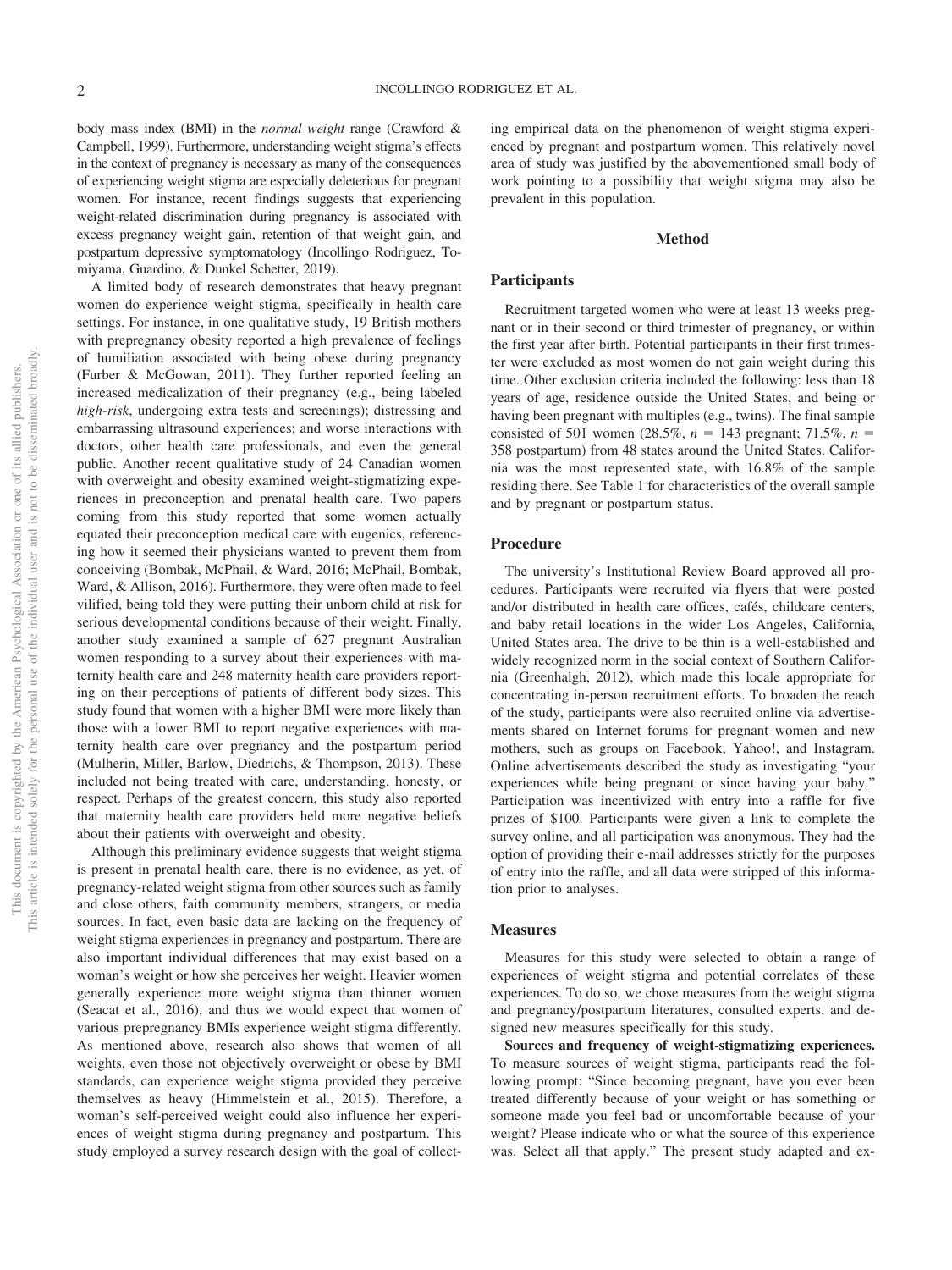Table 1 *Characteristics of the Study Sample*

| Variable                                    | Overall<br>$(N = 501)$ | Pregnant<br>$(N = 143)$  | Postpartum<br>$(N = 358)$ |
|---------------------------------------------|------------------------|--------------------------|---------------------------|
| <b>Status</b>                               |                        |                          |                           |
| Pregnant                                    | 28.5%                  |                          |                           |
| Postpartum                                  | 71.5%                  |                          |                           |
| Age (years)                                 | 28.31 (5.15)           | 28.86 (5.03)             | 28.07 (5.19)              |
| Education                                   |                        |                          |                           |
| None                                        | $.3\%$                 |                          | $.6\%$                    |
| Middle school or less                       | $.8\%$                 | $\overline{\phantom{0}}$ | 1.1%                      |
| High school or GED                          | 25.7%                  | 25.2%                    | 26%                       |
| Technical or vocational school              | $10\%$                 | 5.6%                     | 11.7%                     |
| Associate's degree                          | 12.4%                  | 14%                      | 11.7%                     |
| Bachelor's degree                           | 22.2%                  | 23.8%                    | 21.5%                     |
| Graduate degree                             | 15%                    | 20.3%                    | 12.8%                     |
| Other or not reported                       | 13.6%                  | 11.2%                    | 14.5%                     |
| Employment status                           |                        |                          |                           |
| On paid/maternity leave                     | 6.8%                   | 1.4%                     | 8.9%                      |
| On unpaid leave                             | 3.8%                   | 1.4%                     | 4.7%                      |
| Working part time                           | 12.6%                  | 12.6%                    | 12.6%                     |
| Working full time                           | 25.5%                  | 32.9%                    | 22.6%                     |
| Unemployed                                  | 6.2%                   | 8.4%                     | 5.3%                      |
| Full time homemaker                         | 25.9%                  | 26.6%                    | 25.7%                     |
| Student                                     | 3%                     | 3.5%                     | 2.8%                      |
| On disability                               | $.4\%$                 | $.7\%$                   | .3%                       |
| Other or not reported                       | 15.8%                  | 12.6%                    | 17%                       |
| Race/Ethnicity                              |                        |                          |                           |
| White                                       | 67.3%                  | 65.7%                    | 67.9%                     |
| <b>Black</b>                                | 2.8%                   | 2.8%                     | 2.8%                      |
| Latina                                      | 10.2%                  | 11.2%                    | 9.8%                      |
| Asian/Pacific Islander                      | 2.8%                   | 4.9%                     | 2.0%                      |
| Other or multiracial                        | 2.2%                   | 2.8%                     | 2.0%                      |
| Not reported                                | 14.8                   | 12.6%                    | 15.6%                     |
| Income per capita (in thousands of dollars) | 70.53 (61.92)          | 75.17 (73.62)            | 68.54 (56.18)             |
| Household size                              | 3.67(1.34)             | 2.84(1.03)               | 4.01(1.31)                |
| Poverty status                              |                        |                          |                           |
| At or below federal poverty line            | 12%                    | 9.8%                     | 12.8%                     |
| 100%-200% of the federal poverty line       | 19.2%                  | 18.9%                    | 19.3%                     |
| >200% of the federal poverty line           | 50.5%                  | 57.3%                    | 47.8%                     |
| Not reported                                | 18.4%                  | 14%                      | 20.1%                     |
| Pregnant with/delivered first child         | 52.9%                  | 55.3%                    | 46.9%                     |
| Weeks of gestation                          |                        | 25.75 (8.56)             |                           |
| Age of baby (months)                        |                        |                          | 5.59 (3.69)               |
| Pre-pregnancy BMI                           | 33.66 (11.19)          | 36.11 (12.21)            | 32.68 (10.61)             |
| Pre-pregnancy BMI categories                |                        |                          |                           |
| "Underweight"                               | 2.6%                   | 2.8%                     | 2.5%                      |
| "Normal weight"                             | 26.1%                  | 22.4%                    | 27.7%                     |
| "Overweight"                                | 17.2%                  | 11.2%                    | 19.6%                     |
| "Obese"                                     | 54.1%                  | 63.6%                    | 50.3%                     |

*Note*. Numbers in parentheses are standard deviations.

panded this characterization of a weight-stigmatizing experience based on previous work (Vartanian, Pinkus, & Smyth, 2014, 2018). The verbiage "has something or someone made you feel bad or uncomfortable because of your weight" was added to capture the negative affective component of experiencing weight stigma. To respond to this prompt, participants were given the following 12-item list, and they selected all applicable sources: work, family (immediate and extended), friends, community members, partners, health care providers, strangers, media, other mothers, and society (Cronbach's alpha  $= .73$ ). Participants could fill in the blank to identify a source not on the list, and they could also indicate that they had not experienced weight stigma at all. This list of sources was generated based on

common sources of weight stigma (Puhl & Brownell, 2006) and sources mentioned by six pregnant and postpartum women who participated in semistructured pilot interviews. During these interviews, women provided open-ended responses to the following prompt: "Sometimes a woman might experience being treated differently from before she was pregnant, especially regarding her appearance, weight, or weight gain... Have you experienced anything like this?"

Participants in the current study were then asked, "So that we can fully understand what happened, for each of the people or situations you selected above, please provide an example of one of these experiences. Make sure to describe who/what made you feel bad or treated you differently and how it happened." Participants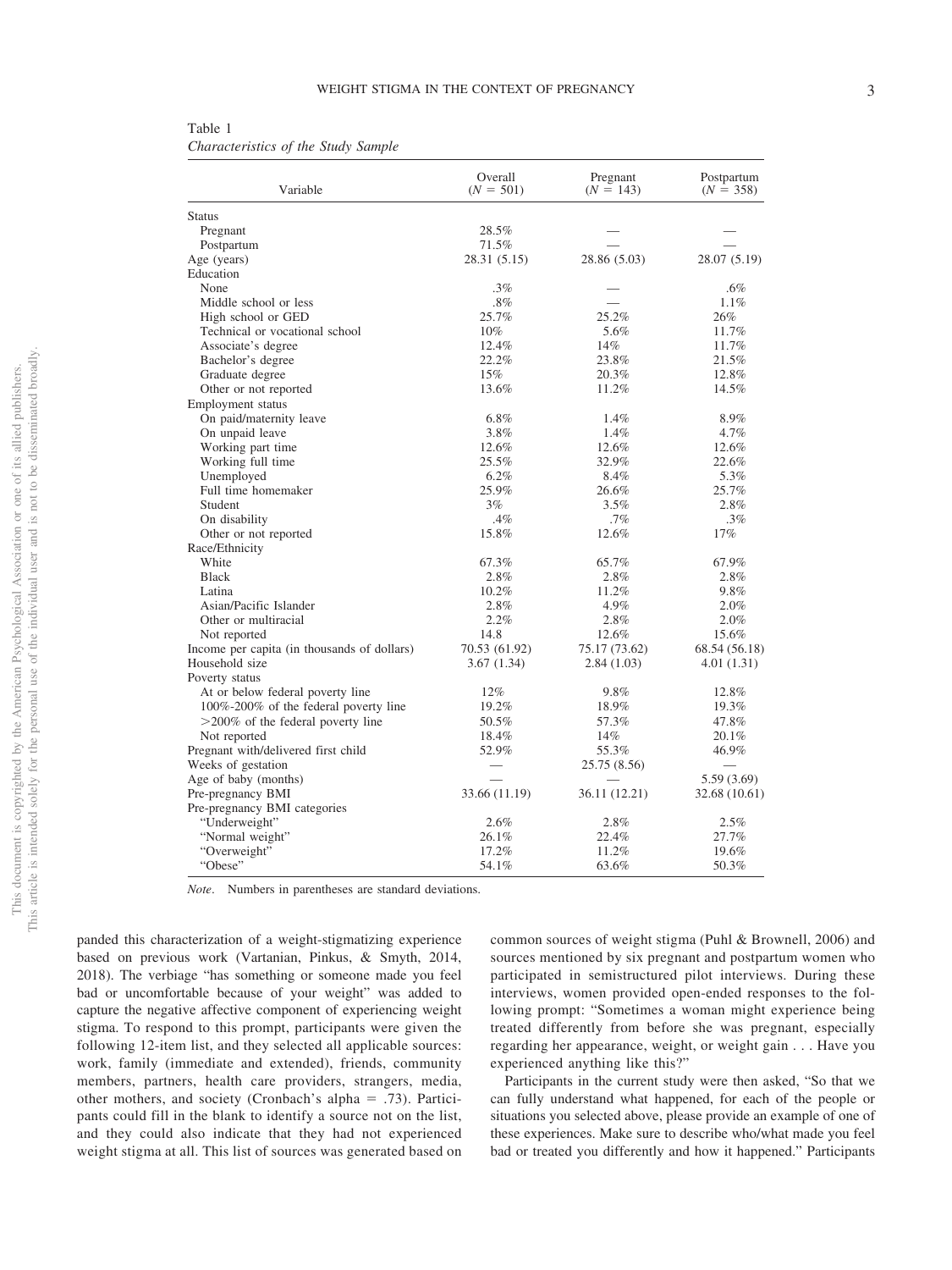provided their example in open-response format for each source they had endorsed in the previous question.

Finally, regarding the frequency of such events, participants were asked: "For each of the people or situations you selected above: How often have you been treated differently or been made you feel bad or uncomfortable about your weight since you became pregnant?" For each source they had endorsed, participants responded to this question using the following response options: less than once a month, a few times a month, at least once a week, almost every day, 1 or 2 times a day, 3 or more times a day.

**Concerns about weight stigma.** To assess how concerned participants were about weight stigma directed at themselves, they completed the five-item Weight Stigma Concerns Scale (Hunger & Major, 2015). A sample item is, "I am concerned that other people's opinion of me will be based on my weight." In prior research, this measure has demonstrated good reliability (Cronbach's alpha  $= .94$ ) and has been validated against other measures of rejection (Hunger & Major, 2015). In this sample, Cronbach's alpha was .96.

**Pregnancy- and postpartum-related information.** Pregnant participants reported whether the pregnancy was their first and how many weeks of gestation they were at the time when they completed the survey. Postpartum participants reported whether the birth had been their first and the age of the child at the time when they completed the survey.

**Weight information.** Participants reported their height in inches, prepregnancy weight in pounds, and current weight in pounds. They also indicated their perception of their body size, a measure used in previous research (Himmelstein et al., 2015). Prepregnancy weight and current weight were used to calculate pregnancy weight gain for pregnant women and weight retention for postpartum women. Prepregnancy and current BMI were calculated according to the standard formula: weight(lb)/[height(in)] $^{2*}$ 703. BMI values were categorized according to the Institute of Medicine's cutoffs for *underweight* (<18.5), *normal weight* (18.5–24.9), *overweight* (25.0–29.9), and *obese* ( $\geq$ 30.0).

**Demographic information.** Participants reported their age, highest level of completed education, employment status, race/ ethnicity, household size (i.e., number of people living in their household), zip code, and household income. Household size and income were used to calculate household income per capita and federal poverty status based on the federal poverty line, which for 2017 was \$12,060 for one person plus \$4,180 for each additional person in the household according to the United States Department of Health and Human Services.

#### **Data Analytic Plan**

**Stigma source.** Descriptive statistics were used to evaluate the percentage of participants that endorsed each source of weight stigma, both in the overall sample and separately by categories of *normal weight*, *overweight*, and *obese* prepregnancy BMI. A correlation analysis tested the relationship between the number of sources endorsed and prepregnancy BMI. A series of chi-square goodness-of-fit analyses tested for differential rates of endorsement of each source based on prepregnancy BMI category. The first and last author reviewed all open-ended responses where participants provided examples of a weight-stigmatizing experience from each source they had endorsed. They then selected three representative examples of each source to report.

**Stigma frequency.** Descriptive statistics were also used to evaluate how frequently weight stigma was experienced, both overall and from each source individually. Correlation analyses tested the relationships between the average frequency of experiences and both the number of sources endorsed and prepregnancy BMI.

**Weight stigma concerns.** Correlation analyses tested the relationships between weight stigma concerns and the number of sources endorsed, the average frequency of experiences, and prepregnancy BMI.

**Mediation.** Finally, three hierarchical linear regression analyses tested self-perceived weight as a mediator of the relationships between prepregnancy BMI (continuous) and each of the following weight stigma variables: number of sources endorsed, average frequency of experiences, and weight stigma concerns.

### **Results**

### **Sources of Weight Stigma**

Overall, participants reported experiencing weight stigma from an average of 1.9 sources. Nearly two thirds (64.9%) reported experiencing weight stigma from at least one source. Participants with a *normal weight* prepregnancy BMI endorsed 1.3 sources on average, with 54.6% endorsing at least one source. Participants with an *overweight* prepregnancy BMI endorsed 1.9 sources on average, with 67.4% endorsing at least one source. Lastly, participants with an *obese* prepregnancy BMI endorsed 2.2 sources on average, with 70.5% endorsing at least once source. Consistent with this pattern, there was a significant positive correlation between the number of sources endorsed and prepregnancy BMI,  $r(500) = .21, p < .001.$ 

The most commonly endorsed sources of weight stigma among all participants were *society in general*, *media*, *strangers*, and *immediate family*. For participants with an *obese* prepregnancy BMI, health care providers were another common source of weight stigma. See Table 2 for endorsement rates for each source in the overall sample and by prepregnancy BMI category.

The following sources were endorsed at significantly different rates based on prepregnancy BMI category: health care provider, media, and society (see Table 3 for chi-square analyses). Examining the rates of endorsement, participants with an *obese* prepregnancy BMI endorsed each of these sources at the highest rates, whereas participants with a *normal weight* prepregnancy BMI endorsed each source at the lowest rates.

The open-ended responses describing weight-stigmatizing experiences were generally varied, with reports of negative comments and overarching societal beliefs being commonly reported. For example, one woman reported that a stranger told her she looked "too fat to be pregnant" and that she should lose weight. Another woman reported that immediate family would comment that she must be "having multiples" because of her weight. See [Table 4](#page-5-0) for quotes of representative examples of weightstigmatizing experiences from each source.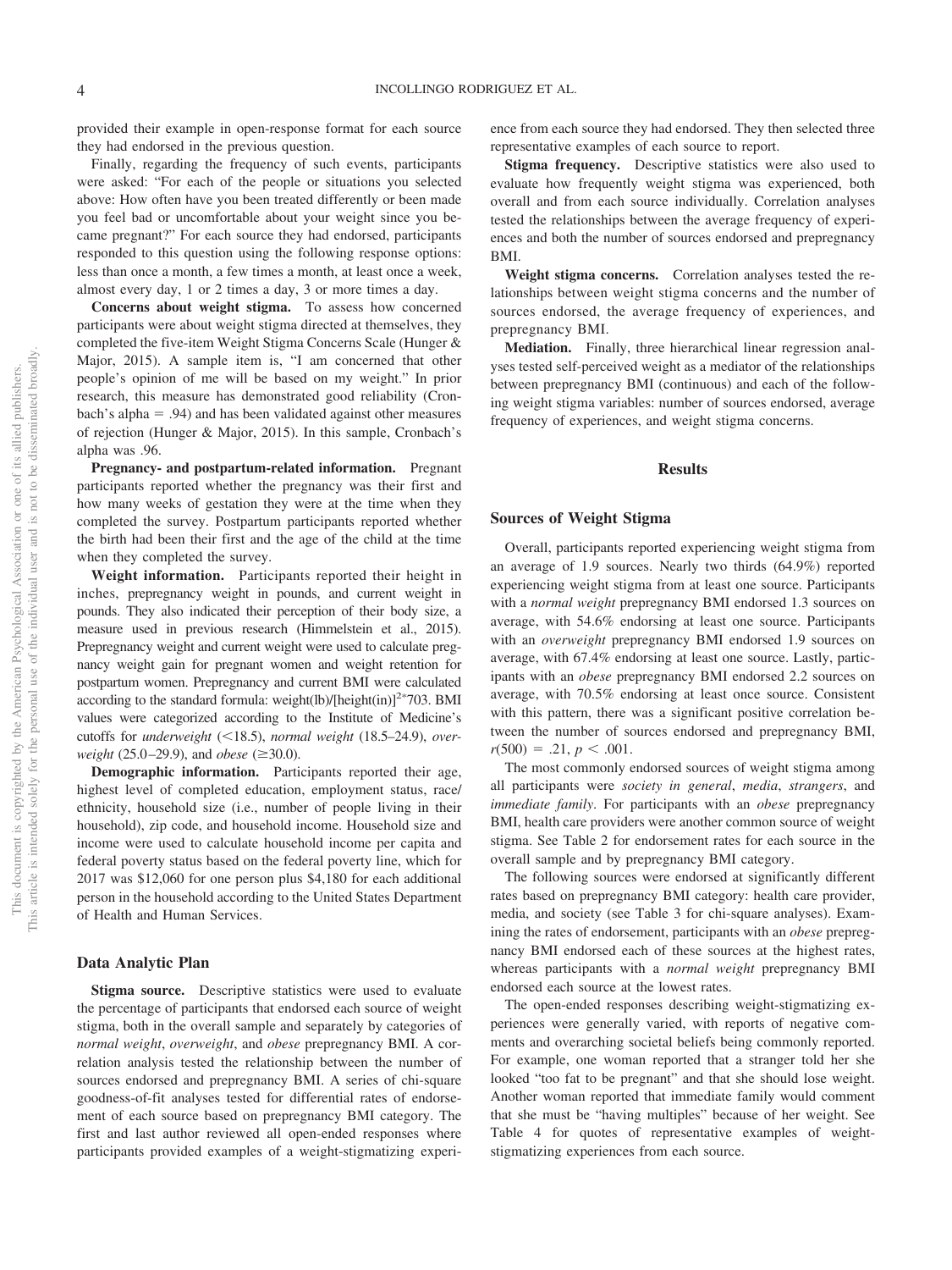| Table 2 |  |                                                          |  |
|---------|--|----------------------------------------------------------|--|
|         |  | Sources and Frequency of Weight-Stigmatizing Experiences |  |

|                     |                  | Overall $(N = 501)$    |                     | Normal weight $(n = 130)$ | Overweight ( $N = 86$ ) |                        | Obese $(n = 271)$   |                        |
|---------------------|------------------|------------------------|---------------------|---------------------------|-------------------------|------------------------|---------------------|------------------------|
| Source              | Percent endorsed | Frequency <sup>a</sup> | Percent<br>endorsed | Frequency <sup>a</sup>    | Percent<br>endorsed     | Frequency <sup>a</sup> | Percent<br>endorsed | Frequency <sup>a</sup> |
| Overall             |                  | 2.37(1.17)             |                     | 2.17(1.24)                |                         | 2.41(1.15)             |                     | 2.41(1.12)             |
| Work                | 13.8%            | 2.41(1.55)             | 13.8%               | 2.33(1.24)                | 17.4%                   | 2.33(1.59)             | 12.5%               | 2.24(1.42)             |
| Immediate family    | 21%              | 1.90(0.99)             | 23.1%               | 1.55(.63)                 | 19.8%                   | 1.65(1.06)             | 21%                 | 2.16(1.07)             |
| Extended family     | 12.2%            | 1.67(1.01)             | 9.2%                | 1.58(.67)                 | 14%                     | 1.33(0.49)             | 13.3%               | 1.81(1.22)             |
| Friends             | 14%              | 1.94(1.14)             | 13.1%               | 1.82(1.02)                | 12.8%                   | 1.82(1.40)             | 15.1%               | 1.97(1.10)             |
| Church              | $4\%$            | 1.80(1.00)             | 3.1%                | 1.75(.96)                 | 2.3%                    | 2.50(2.12)             | 4.8%                | 1.62(.87)              |
| Partner             | 11%              | 2.51(1.45)             | 13.1%               | 2.35(1.27)                | 16.3%                   | 2.36(1.69)             | $8.5\%$             | 2.70(1.58)             |
| Healthcare provider | 18.4%            | 1.54(.58)              | $3.1\%$             | 1.25(.50)                 | 11.6%                   | 1.40(.52)              | 28.4%               | 1.58(.59)              |
| <b>Strangers</b>    | 21.2%            | 2.26(1.26)             | 16.2%               | 2.19(1.29)                | 15.1%                   | 2.23(1.74)             | 25.8%               | 2.29(1.19)             |
| Media               | 24.6%            | 3.67(1.76)             | 8.5%                | 3.82(2.23)                | 26.7%                   | 3.52(1.53)             | 32.5%               | 3.69(1.78)             |
| Other moms          | 14.2%            | 2.51(1.41)             | 11.5%               | 3.20(1.70)                | 18.6%                   | 2.25(1.18)             | 14%                 | 2.39(1.35)             |
| Society in general  | 33.9%            | 3.56(1.78)             | 14.6%               | 2.95(1.62)                | 32.6%                   | 3.43(1.50)             | 44.6%               | 3.70(1.88)             |
| Other               | $2.6\%$          | 3.50(2.61)             | 3.1%                | 4.33(3.06)                | 2.3%                    | 4.50(3.54)             | $2.2\%$             | 3.17(2.56)             |
| None                | 35.1%            |                        | 45.4%               |                           | 32.6%                   |                        | 29.5%               |                        |

*Note.* BMI categories refer to prepregnancy BMI. Numbers in parentheses are standard deviations.<br><sup>a</sup> 1 = less than once a month; 2 = a few times a month; 3 = at least once a week; 4 = a few times a week; 5 = almost every a day;  $7 =$  three or more times a day.

### **Frequency of Weight-Stigmatizing Experiences**

On average, participants reported experiencing weight stigma between *a few times a month* and *at least once a week*, both in the overall sample and in each prepregnancy BMI category. Weightstigmatizing experiences occurred particularly frequently from certain sources. For instance, all participants reported experiencing weight stigma from media between *at least once a week* and *a few times a week*. Participants with an *overweight* or *obese* prepregnancy BMI also experienced weight stigma from society in general at this same frequency. See Table 2 for the average frequency from each source in the overall sample and by prepregnancy BMI category.

The average frequency of weight-stigmatizing experiences was significantly positively correlated with the number of sources participants endorsed,  $r(324) = .23$ ,  $p < .001$ , but not with prepregnancy BMI,  $r(324) = .02$ ,  $p = .736$ .

Table 3

| Comparison of Endorsement Rates of Each Source by |  |  |
|---------------------------------------------------|--|--|
| Prepregnancy BMI Category                         |  |  |

| Source               | Normal<br>weight | Overweight | Obese    | $x^2$ | df                          | $p$ value |
|----------------------|------------------|------------|----------|-------|-----------------------------|-----------|
| Work                 | 13.8%            | 17.4%      | 12.5%    | 0.59  | $\overline{c}$              | .744      |
| Immediate family     | 23.1%            | 19.8%      | 21%      | 0.22  | $\mathcal{L}$               | .896      |
| Extended family      | 9.2%             | 14%        | 13.3%    | 1.17  | 2                           | .558      |
| Friends              | 13.1%            | 12.8%      | $15.1\%$ | 0.20  | $\mathcal{L}$               | .907      |
| Church               | 3.1%             | 2.3%       | 4.8%     | 1.40  | $\overline{c}$              | .497      |
| Partner              | 13.1%            | 16.3%      | 8.5%     | 1.95  | $\mathcal{L}$               | .378      |
| Healthcare providers | 3.1%             | 11.6%      | 28.4%    | 22.37 | $\overline{2}$              | < 0.001   |
| <b>Strangers</b>     | 16.2%            | 15.1%      | 25.8%    | 3.90  | $\overline{2}$              | .143      |
| Media                | 8.5%             | 26.7%      | 32.5%    | 13.57 | $\mathcal{D}_{\mathcal{L}}$ | .001      |
| Other moms           | 11.5%            | 18.6%      | 14%      | 1.73  | $\mathcal{L}$               | .420      |
| Society in general   | 14.6%            | 32.6%      | 44.6%    | 14.71 | $\mathcal{D}_{\mathcal{L}}$ | .001      |
| Other                | 3.1%             | 2.3%       | 2.2%     | 0.29  | $\mathcal{L}$               | .867      |
| None                 | 45.4%            | 32.6%      | 29.5%    | 3.50  | $\mathfrak{D}$              | .174      |

*Note.*  $df =$  degrees of freedom.

## **Weight Stigma Concerns**

The mean value for weight stigma concerns was  $22.03$  ( $SD =$ 9.76, range  $=$  5 to 35). This mean value falls above the midpoint of the scale, suggesting participants did endorse some degree of agreement with items indicating weight stigma concerns. Weight stigma concerns were significantly positively correlated with the number of sources a participant endorsed,  $r(450) = .40, p < .001$ , the average frequency of experiences,  $r(289) = .21$ ,  $p < .001$ , and prepregnancy BMI,  $r(450) = .49$ ,  $p < .001$ .

#### **Self-Perceived Weight as a Mediator**

Self-perceived weight significantly mediated the relationship between prepregnancy BMI and the number of sources of weight stigma that participants endorsed. Specifically, prepregnancy BMI significantly and positively predicted self-perceived weight, which in turn significantly and positively predicted the number of sources that participants endorsed. Moreover, the path from prepregnancy BMI to number of sources endorsed was no longer significant with the inclusion of self-perceived weight as a mediator.

Prepregnancy BMI did not significantly predict the average frequency of experiences. However, self-perceived weight was a marginally significant predictor of the average frequency of experiences after accounting for prepregnancy BMI.

Self-perceived weight also significantly mediated the relationship between prepregnancy BMI and weight stigma concerns. Specifically, prepregnancy BMI significantly predicted perceived weight, which in turn significantly predicted weight stigma concerns. However, in this case, after accounting for the effect of the mediator, prepregnancy BMI still uniquely predicted weight stigma concerns.

See Table 5 for regression coefficients for each model.

## **Discussion**

This work provides the first clear documentation of the experience of weight stigma in pregnancy and postpartum across multi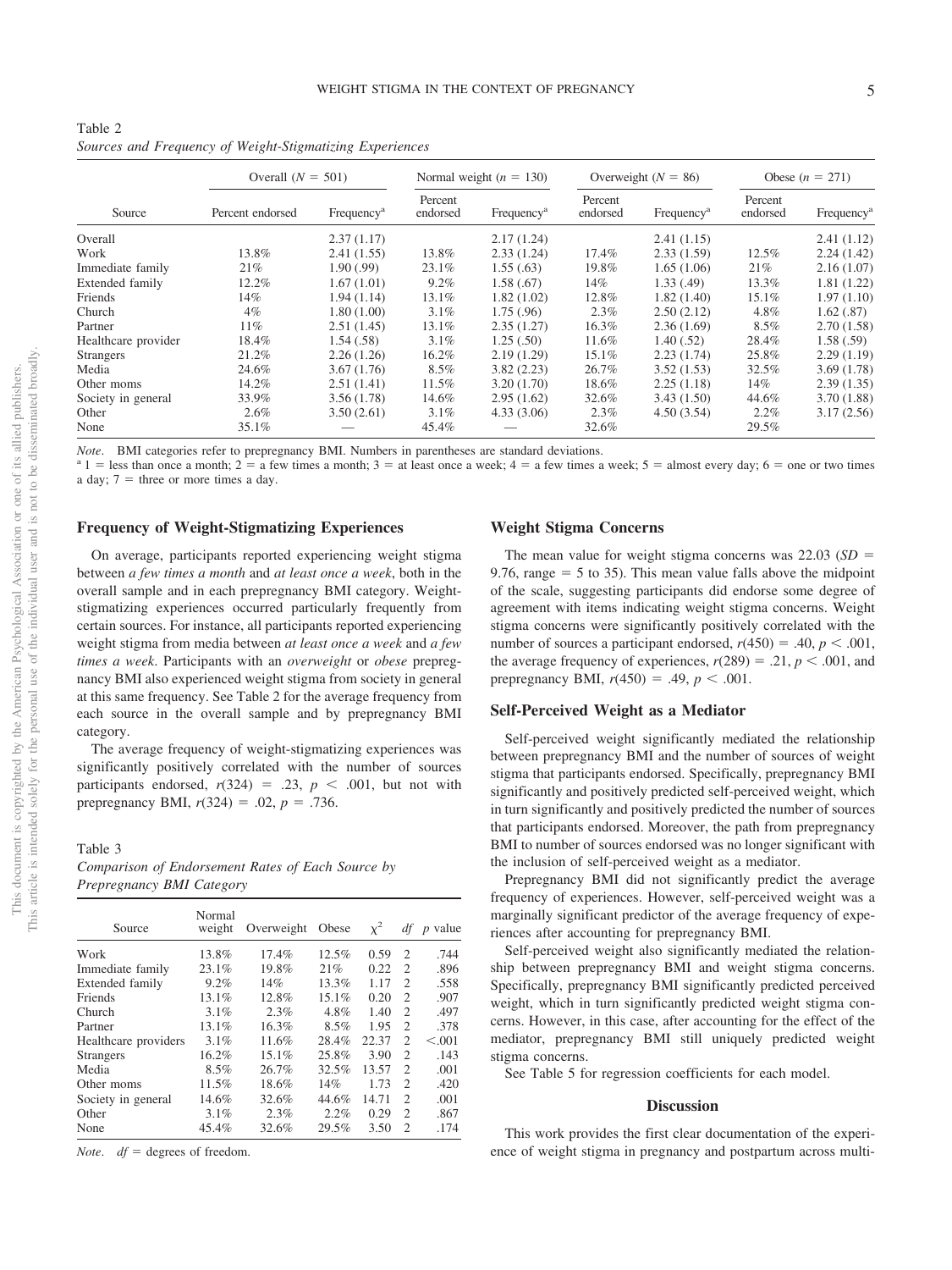This document is copyrighted by the American Psychological Association or one of its allied publishers. This article is intended solely for the personal use of the individual user and is not to be disseminated broadly.

This article is intended solely for the personal use of the individual user and is not to be disseminated broadly, This document is copyrighted by the American Psychological Association or one of its allied publishers.

<span id="page-5-0"></span>

| Table 4                                                      |  |  |
|--------------------------------------------------------------|--|--|
| Examples of Weight-Stigmatizing Experiences From Each Source |  |  |

| Source                | Example                                                                                                                                                                                                             |
|-----------------------|---------------------------------------------------------------------------------------------------------------------------------------------------------------------------------------------------------------------|
| Work                  | "A coworker said I didn't look pregnant, just fat."                                                                                                                                                                 |
|                       | "Coworkers point out how I am getting big and to be careful."                                                                                                                                                       |
|                       | "Supervisor kept telling me how fat my face was getting and that I would have a 10-lb baby because of how big I was."                                                                                               |
| Immediate family      | "A good number of my family told me that I shouldn't 'trying' to get pregnant because I'm too heavy after they found<br>out I was expecting."                                                                       |
|                       | "Comments like, 'you're HUGE! Are you sure you're only having one?""                                                                                                                                                |
|                       | "Parent telling me that I should have lost weight before getting pregnant—that I was too big to have a healthy<br>pregnancy."                                                                                       |
| Extended family       | "People at your size shouldn't have kids."                                                                                                                                                                          |
|                       | "Grandma makes comments about how my cousin lost baby weight almost immediately."                                                                                                                                   |
|                       | "A few of my cousins made a point to say at Thanksgiving holy crap you are getting huge. They would also tell me I<br>didn't need to be eating certain things because I was getting too big."                       |
| Friends               | "Friend said I was huge multiple times, even after I lost weight from the baby."                                                                                                                                    |
|                       | "Always assume I was having multiples."                                                                                                                                                                             |
|                       | "Roommates say I'm fat on almost a daily basis. For this reason I try to avoid them because it makes me feel insecure."                                                                                             |
| Church                | "You should put it up for adoption, you are going to make it fat."                                                                                                                                                  |
|                       | "I have been addressed about my weight in relation to 'keeping my body a temple."                                                                                                                                   |
|                       | "Near the end of my pregnancy, people at church kept saying, 'Wow, you got big!' I didn't gain any weight with my<br>pregnancy."                                                                                    |
| Partner               | "He's said he prefers me skinnier; hopes I can lose all this weight shortly after delivering."                                                                                                                      |
|                       | "Shamed for everything I ate. Said it wasn't the baby—I was fat."                                                                                                                                                   |
|                       | "He always made comments about my weight gain. After I had her he would grab my stomach and ask when it was<br>going back to 'normal'."                                                                             |
| Health care providers | "One doctor told me I was terrible for getting pregnant at my weight I was setting up my baby to fail I was in<br>tears and he told me I was being too sensitive."                                                  |
|                       | "Do you want a vaginal delivery or a donut? Your vagina gains weight, too."                                                                                                                                         |
|                       | "I would want to miss appointments because of rude comments."                                                                                                                                                       |
| <b>Strangers</b>      | "You look too fat to be pregnant. You need to lose weight."                                                                                                                                                         |
|                       | "Dirty looks, tsking sounds, pig noises."                                                                                                                                                                           |
|                       | "Looks given also at a restaurant having to ask to move cause I couldn't fit in a booth with my belly. The guy was<br>disgusted. I said I'm 8 months pregnant sorry, he looked at me as if he thought I was crazy." |
| Media                 | "Heavier pregnant women are never represented in media."                                                                                                                                                            |
|                       | "a lot of stigma regarding plus-sized pregnancy that simply does not hold truth."                                                                                                                                   |
|                       | "You never get to see the chubby mom with the apron belly, just these picture perfect tiny moms with their perfectly<br>round bump."                                                                                |
| Other moms            | "I don't get how women can gain so much weight during pregnancy."                                                                                                                                                   |
|                       | "Making comments about how quick they lost and bragging."                                                                                                                                                           |
|                       | "Women in my online pregnancy groups are constantly posting pictures asking of they look pregnant enough and makes<br>me scared to post anything because they are constantly judging each other."                   |
| Society in general    | "Society expects you to (even during pregnancy) to remain slim and 'healthy."                                                                                                                                       |
|                       | "Society treats overweight pregnant women as less than."                                                                                                                                                            |
|                       | "Plus size maternity clothes are nearly impossible to find, maternity pictures are all of pretty thin/average women."                                                                                               |
| Other                 | "I just get upset about my weight."                                                                                                                                                                                 |
|                       | "Called me fat."                                                                                                                                                                                                    |
|                       | "Seeing myself at 145 is just very hard for me since I have always weighed 95 pounds, my pregnancy weight was 155<br>and I am holding onto all this weight, very discouraging."                                     |

*Note*. Typos have been edited.

ple societal domains. In this survey of several hundred women who were at least 12 weeks pregnant or less than one year postpartum, roughly two thirds reported experiencing some form of weight stigma. More specifically, the most common sources of weightstigmatizing experiences in the context of pregnancy were society, media, strangers, and immediate family. Health care providers were also a particularly common source for women with obesity. Additionally, there was a positive association between prepregnancy BMI and the number of sources endorsed, such that women who began pregnancy heavier experienced weight stigma from more sources. However, not all sources seemed to be related to a woman's weight. In fact, while women with prepregnancy obesity endorsed health care providers, media, and society at the highest rates, there were no differences in endorsement rates based on prepregnancy BMI for the other sources. Women of all prepregnancy BMIs appeared to experience weight stigma from sources such as family, friends, and work at equal rates. One possible explanation for this is that heavier women surround themselves with close others who do not have or express weight stigma at the same levels as society and media. Another possibility is that even women with a *normal weight* BMI are not immune from weight stigma from their close others.

The average frequency of weight-stigmatizing experiences was lower than in a study of a nonpregnant sample (Seacat et al., 2016). However, it is important to note that this prior study sampled only women with overweight and obesity while the present study examined women of all weights. Additionally, the frequency of stigmatizing experiences appears to be predicated upon the partic-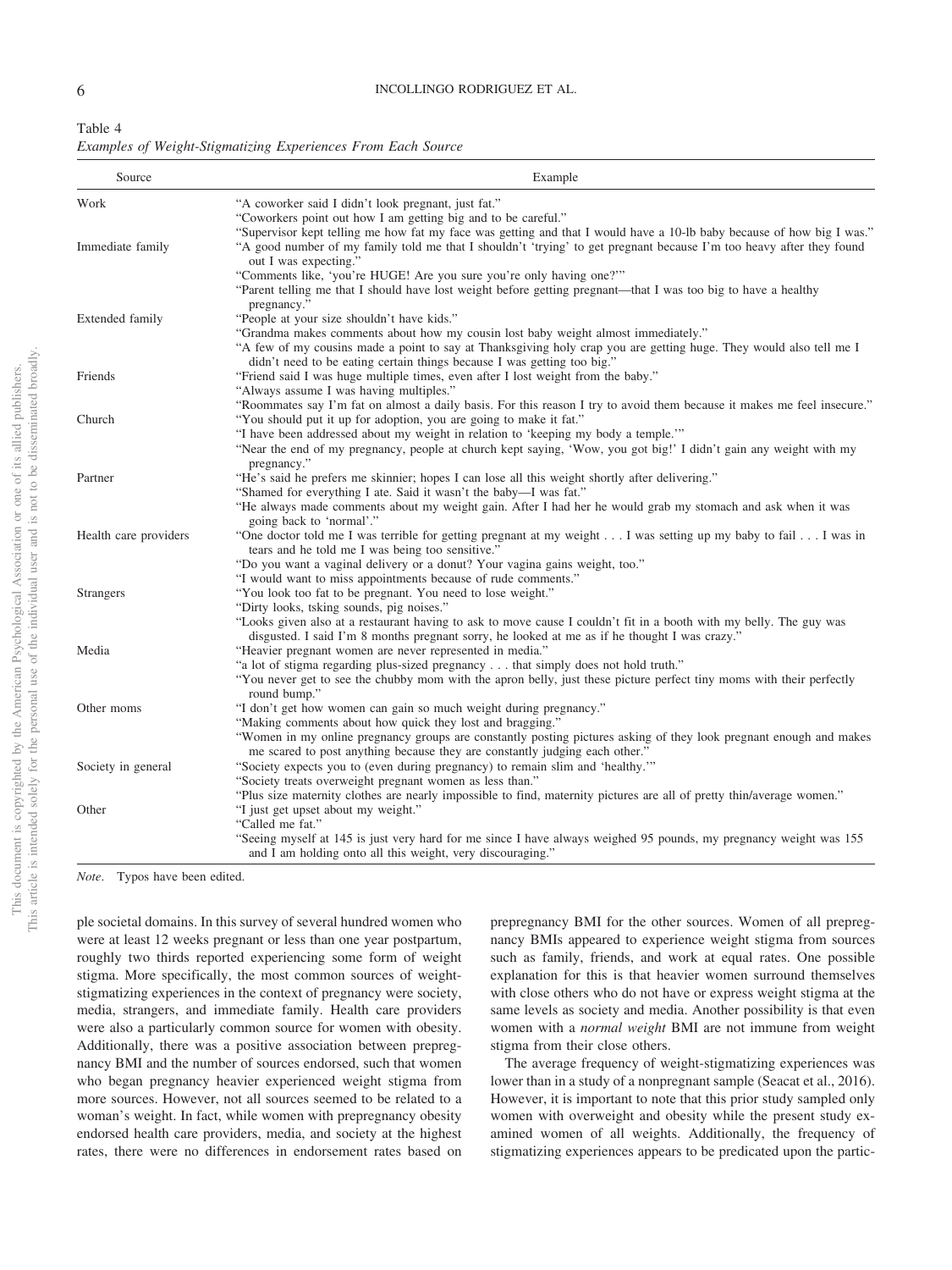|  | ٠ |  |  |
|--|---|--|--|

| Table 5                                                                            |  |  |  |  |
|------------------------------------------------------------------------------------|--|--|--|--|
| Hierarchical Linear Regression Analyses Testing Mediation by Self-Perceived Weight |  |  |  |  |

| Path                                                                          | B      | SE B | β       | $p$ value |
|-------------------------------------------------------------------------------|--------|------|---------|-----------|
| Number of sources endorsed $(n = 501)$                                        |        |      |         |           |
| Prepregnancy BMI to perceived weight                                          | .09    | .004 | .73     | < 0.01    |
| Perceived weight to number of sources (accounting for pre-pregnancy BMI)      | .45    | .10  | .29     | < 0.001   |
| Prepregnancy BMI to number of sources (controlling for perceived weight)      | .00    | .01  | $-.001$ | .990      |
| Average frequency of weight stigma <sup>a</sup> ( $n = 325$ )                 |        |      |         |           |
| Prepregnancy BMI to perceived weight                                          | .09    | .004 | .73     | < 0.01    |
| Perceived weight to frequency (accounting for pre-pregnancy BMI)              | .12    | .07  | .13     | .088      |
| Prepregnancy BMI to frequency (controlling for perceived weight)              | $-.01$ | .01  | $-.08$  | .332      |
| Weight stigma concerns $(n = 451)$                                            |        |      |         |           |
| Prepregnancy BMI to perceived weight                                          | .09    | .004 | .73     | < 0.001   |
| Perceived weight to weight stigma concerns (accounting for pre-pregnancy BMI) | 2.69   | .40  | .38     | < 0.01    |
| Prepregnancy BMI to weight stigma concerns (controlling for perceived weight) | .18    | .05  | .21     | < 0.001   |

 $a_1$  = less than once a month; 2 = a few times a month; 3 = at least once a week; 4 = a few times a week; 5 = almost every day; 6 = one or two times a day;  $7 =$  three or more times a day.

ular sources of weight stigma. For instance, low-risk prenatal care typically involves monthly interactions with health care providers throughout the majority of pregnancy, which is consistent with the relatively lower frequency of weight stigma observed from health care providers. Women are exposed to media and society in general, though, much more frequently. Accordingly, these were reported as the most frequently occurring sources of weight stigma; experiences occurred more than once a week on average in this sample. Prepregnancy BMI, though, was not associated with how frequently women experienced weight stigma. This suggests that although we might expect heavier women to experience weight stigma from more sources, weight-stigmatizing experiences may be equally frequent occurrences for women of all weights.

These results also demonstrate that in addition to the objective features of a woman's body (i.e., her BMI), how she perceives her body may influence her reported experiences of weight stigma. Specifically, self-perceived weight mediated the relationships between prepregnancy BMI and both the number of sources of stigma a woman endorsed and her level of weight stigma concerns. Thus, in addition to objective BMI, it may be just as important to take into account how women perceive their weight in identifying who may be at risk for experiencing weight stigma. This interpretation is consistent with prior research (Himmelstein et al., 2015). In fact, self-perceived weight may be a more sensitive predictor of weight stigma, as women of higher self-perceived weights are probably more attuned to weight-stigmatizing experiences than those with lower self-perceived weights. This aspect is very important to consider in the context of pregnancy and postpartum. For example, health care providers may not understand that how a woman perceives her weight and body may not be perfectly correlated with her actual weight. In this vein, even an apparently thin woman might feel stigmatized by insensitive comments about weight. Helping providers to recognize this fact can contribute to more sensitive care. These reported relationships between actual weight and self-perceived weight, therefore, potentially make a meaningful addition to our understanding of weight during and following pregnancy. Moreover, as women tend to perceive themselves as *overweight* even when their BMI is in the *normal weight* range (Crawford & Campbell, 1999), these findings indicate that objective BMI may not be the most accurate screening tool for future weight stigma reduction efforts in this population.

An interesting phenomenon also emerged from the qualitative comments describing weight-stigmatizing experiences with strangers, wherein women's pregnancies were not recognized as such and mistaken as obesity. Women described situations such as, "Mechanic said he thought I was just fat, not 9 months pregnant," "People treated me as if I was just really fat instead of pregnant and treated me as if I was lazy," and "Woman at the grocery store, when I told her I was 8 months pregnant, 'Oh I thought you were just fat.'" These examples highlight yet another reason why studying weight stigma in pregnancy is important—women who perhaps had never experienced weight stigma may, because of their pregnancy, be exposed to negative attitudes, discrimination, and prejudice based on their larger body size.

We do note that the generalizability of our findings is limited by a lack of diversity in this sample. Namely, the majority of these participants were White and of fairly high socioeconomic status. As racial/ethnic minority groups generally have the highest rates of overweight and obesity (Ogden, Carroll, Kit, & Flegal, 2014), future research should recruit representatively diverse samples to better understand the breadth of this phenomenon and any meaningful group differences that might exist across demographic variables, including among racial/ethnic minorities. More research is clearly needed to determine which women are affected and which sources are most common for these women. Additionally, participants self-reported their prepregnancy weight and their current weight, and they may not have been willing or able to give accurate weight reports. Although an objective measure of weight would be useful to confirm the patterns observed here, previous research does demonstrate that using self-reported prepregnancy weight typically results in a correct BMI categorization (Holland, Moore Simas, Doyle Curiale, Liao, & Waring, 2013). Moreover, when objective measures of pregnancy-related weight are not available, as was the case with this anonymous survey design, obtaining self-reported weight values has been recommended as a practical and cost-effective option given that the magnitude of reporting error is generally low (Headen, Cohen, Mujahid, & Abrams, 2017).

These findings overall offer a new understanding of weight stigma in the context of pregnancy and inform future programmatic work. The varied sources that participants endorsed demonstrate that reducing weight stigma targeted at pregnant and post